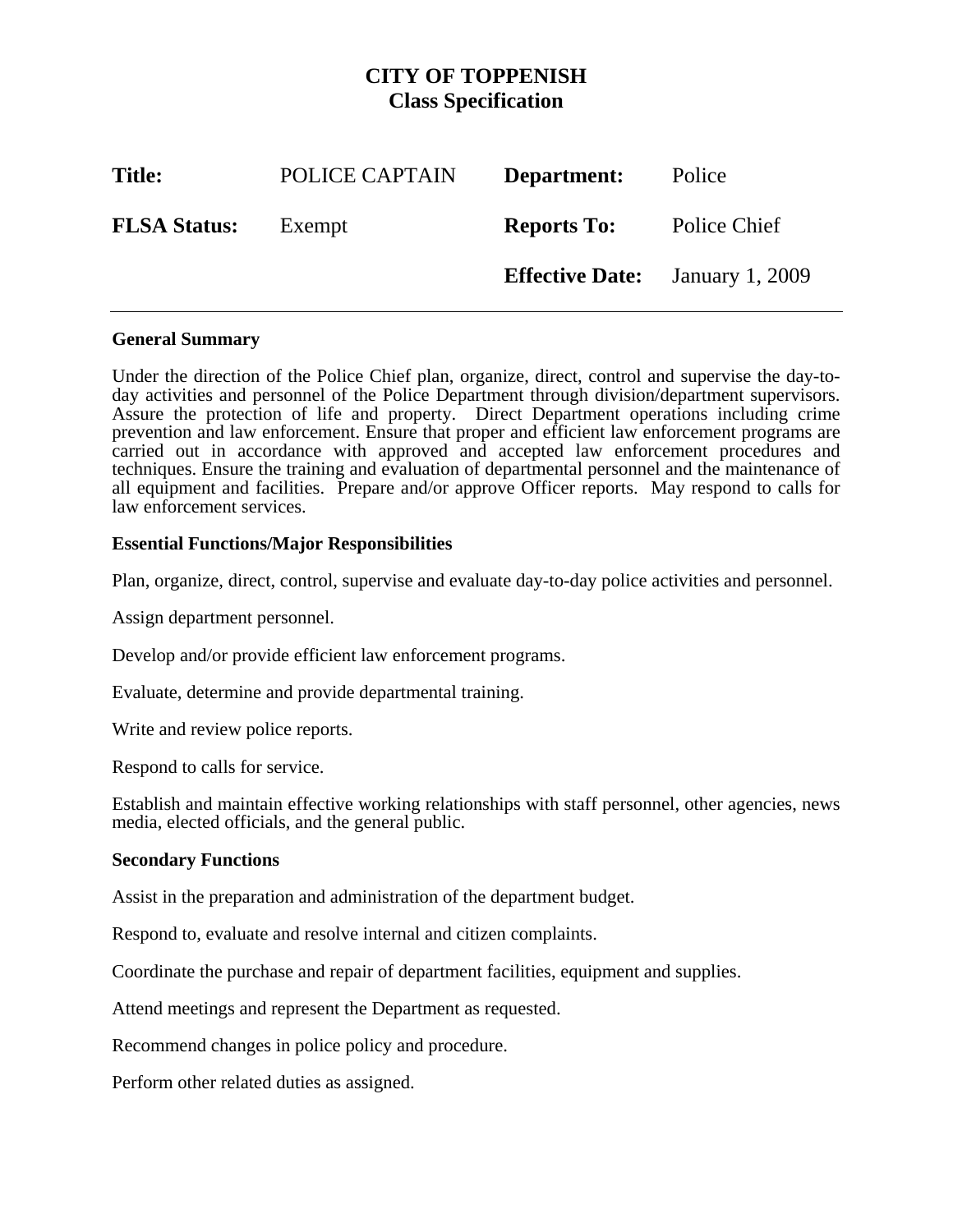POLICE CAPTAIN Page 2

## **Job Scope**

Position encounters a wide diversity of work situations. Job involves a high degree of complexity or difficulty due to life threatening, nebulous, and/or quick response situations. Usually operates from established and well-known procedures but at times determines own practices/procedures and/or contributes to the development of new concepts. Operate independently with minimal supervision. Work is not normally checked or verified by others. Errors in work or judgment could cause injury or death to others, adversely affect property, cause monetary loss, or adversely affect the image of the city. Decisions are made within prescribed departmental operating guidelines and generally accepted law enforcement practices and/or state or federal laws. Position has partial budgetary preparation/compliance accountability for the operating budget. Responsible for control of all capital assets and for long-range operational and strategic planning.

#### **Supervisory Responsibility**

Position has full supervisory responsibilities for all department personnel.

#### **Interpersonal Contacts**

Contacts are normally made with others both inside and outside of city government. Close contacts are made with other city departments and the residents of the city. Contacts frequently contain confidential/sensitive information necessitating discretion at all times. Majority of contacts are made with city employees and are generally face-to-face or via telephone. Contacts are usually made on own initiative.

#### **Specific Job Skills**

Ability to manage the day-to-day activities of a police department. Possess an expert knowledge of the workings of a law enforcement unit and all related procedures and equipment. Possess a thorough knowledge of accepted rules, regulations and procedures regarding emergency situations and medical procedures and techniques. Possess the ability to analyze a variety of complex situations and make quick logical decisions. Possess strong written and verbal communication skills. Ability to operate a variety of motor vehicles. Possess strong leadership and interpersonal skills, telephone etiquette, the use of discretion in all contacts and the capacity for mentoring and teamwork. Mental activities include decision making, applying interpersonal and customer service skills, use of discretion and participating in a team environment. Ability to read, speak, write and understand English. Physical activities require the ability to exert a high level of energy at times, the ability to walk, run, stand, bend, reach, sit, stoop, kneel, feel, handle, grasp and to keyboard. Also possess the physical abilities to talk, see and hear.

#### **Education and/or Experience**

Preferred candidates will have two years of college, equivalent to an Associate's degree in police science or related field, and a minimum of six years of experience in law enforcement; including two years in police supervision; or 10 years total law enforcement experience with 2 years of supervision; or any combination of education and experience which would provide the applicant with the desired skills, knowledge, and ability required to perform the job. Possess a valid driver's license.